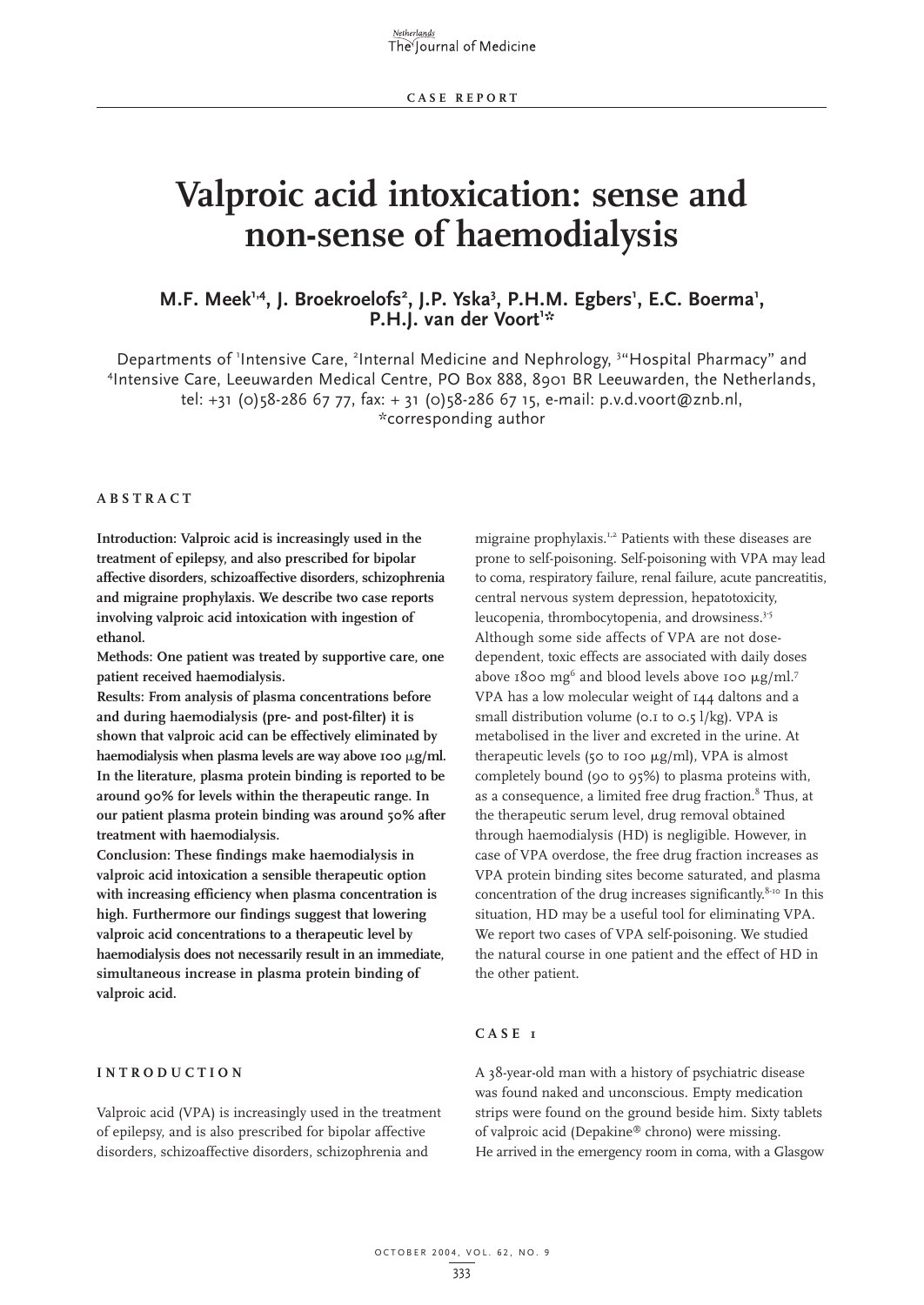coma score of 3. He had a regular heart rate of 92 beats/min, blood pressure of 100/45 mmHg, temperature of 36 °C, and a respiratory rate of 20 breaths/min. Blood toxicology revealed ethanol values of 1.1%. The serum valproic acid (VPA) concentration on admission was  $846 \mu g/ml$ (therapeutic range 50 to 100  $\mu$ g/ml).

Initial treatment included enteral activated charcoal, nasal oxygen, and fluid therapy. The patient was admitted to the intensive care unit. He was rehydrated, and MgSO<sub>,</sub> and L-carnitine were administered intravenously.<sup>11</sup> Haemodialysis (HD via a right femoral venous catheter) was initiated 3.5 hours after admission and was performed for 4.5 hours. During this HD session, the blood flow rate was 300 ml/min, and dialysate flow rate was 500 ml/min. Blood samples for determination of VPA and free VPA concentrations were drawn at one, two, three and four hours after dialysis initiation both pre- and post-filter. A fluoresence polarisation immunoassay (FPIA; Cobas Integra, Mannheim, Germany) was used for analysis of total VPA concentrations in plasma. After ultrafiltration, free VPA concentrations were determined by a specific and sensitive gas chromatography method with flame ionisation detection (GC-FID), with a limit of detection of 1.5 µg/ml. Percentage plasma protein binding of VPA was calculated as 100 x (total VPA concentration – free VPA concentration)/total VPA concentration. After HD, the serum VPA concentration decreased from  $723$  to  $313 \mu g/ml$ . Eighteen hours after the start of HD the VPA concentration had decreased to 86 µg/ml (*figure 1*). During dialysis, the patient showed stable haemodynamic parameters. He regained consciousness and no toxic effects, including hepatotoxicity, occurred. His subsequent hospital course was uncomplicated.

## **CASE 2**

A 37-year-old man with a history of epilepsy (treated with Depakine® chrono) following a road traffic injury 14 years previously, multiple suicide attempts, and alcohol dependence, arrived in the emergency room with a Glasgow coma score of 6. He had a regular heart rate of 80 beats/min, blood pressure of 105/70 mmHg, temperature of 36.8 °C, and a respiratory rate of 15 breaths/min. Blood toxicology revealed an ethanol level of 2.8%. The serum valproic acid (VPA) concentration on admission was 260  $\mu$ g/ml (therapeutic range, 50 to 100  $\mu$ g/ml). Initial treatment included enteral activated charcoal, nasal oxygen and fluid therapy. The patient was admitted to the intensive care unit. He was treated with supportive care. After 24 hours, his serum VPA concentration decreased to  $186.9 \mu g/ml$ ;  $48 \text{ hours}$  thereafter the VPA concentration had decreased to 52.9  $\mu$ g/ml (*figure 1*). It is shown in this case that the half-life of VPA is prolonged in supratherapeutic ranges (e.g. approximately 24 hours). The patient remained haemodynamically stable. His subsequent hospital course was uncomplicated.

## **DISCUSSION**

Valproic acid (VPA) is used in the treatment of epilepsy and psychiatric disorders. We have reported two cases of VPA self-poisoning and have studied the natural course in one patient and the effect of HD in the other. The patient who was treated with HD showed a better elimination rate than the patient on supportive care. However, HD is not totally free from complications and is not widely or



#### **Figure 1**

*Valproic acid concentration vs time* 

*In case 1 the pre- and post-haemodialysis filter VPA levels are shown. Case 2 represents serum levels. The line at 100*  $\mu$ *g/ml is drawn to determine the level were the elimination fraction is zero (see text).*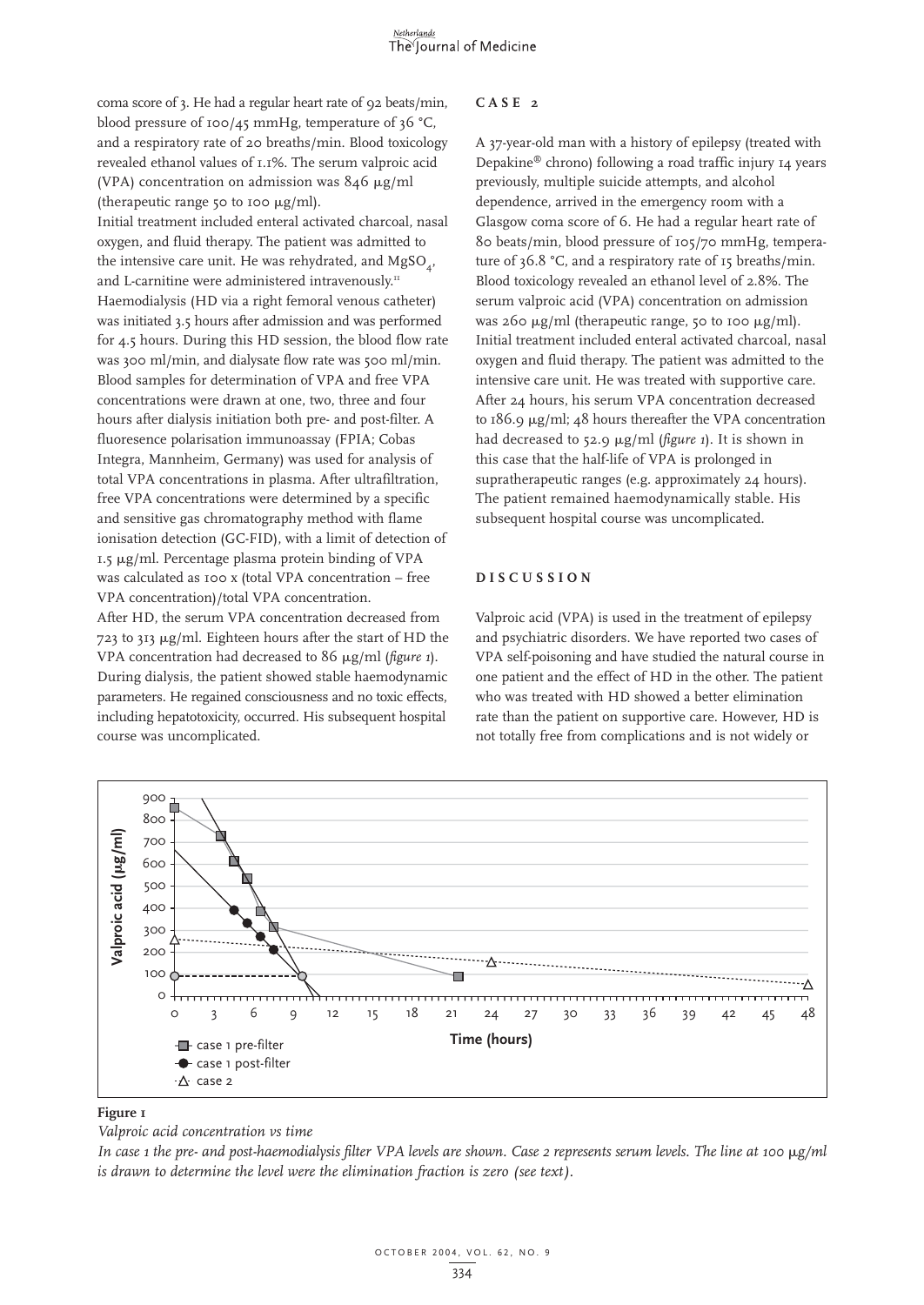rapidly available in most hospitals. The most common complications during HD are hypotension (20 to 30%), cramps (5 to 20%), nausea and vomiting (5 to 15%), headache (5%), chest pain (2 to 5%), back pain (2 to 5%), itching (5%), and fever and chills  $(<1\%)$ .<sup>12</sup> On the other hand, if HD is not applied in acute VPA self-poisoning, risks are taken. Self-poisoning with VPA may lead to coma, respiratory failure, renal failure, acute pancreatitis, central nervous system depression, hepatotoxicity, leucopenia, thrombocytopenia, and drowsiness.<sup>3-5</sup> Hepatotoxicity may be asymptomatic with elevated serum liver enzymes, or may present as fatal hepatic failure.<sup>5,7</sup> Therefore, at very high plasma levels the risks of HD may outweigh the risks of prolonged toxic VPA levels if supportive care is given without HD. However, VPA is poorly water-soluble, suggesting that it would be poorly dialysed from the blood into the dialysate. In contrast, the volume of distribution (0.1 to 0.5 l/kg) and low molecular weight suggest it would be effectively removed from circulation by dialysis. According to the current literature, at therapeutic levels VPA circulates almost completely protein bound.8 The protein binding decreases to 70 and  $35\%$  when drug concentrations are >150  $\mu$ g/ml, and  $>$ 300 µg/ml, respectively.<sup>10,13</sup> The toxicokinetics, as derived from the literature on VPA, are summarised in *table 1*. 14-16

# **Table 1**

# *Toxicokinetics of VPA*

| Peak plasma level         | $50-100 \mu g/ml$  |
|---------------------------|--------------------|
| Time to peak plasma level | 1-4 hours          |
| Volume of distribution    | $0.15 - 0.40$ l/kg |
| Plasma protein binding    | $90\%$             |
| Elimination half-life     | 7-15 hours         |
| Excreted unchanged        | $1 - 3\%$          |

#### **Table 2**

*VPA concentrations, free fractions, and plasma protein binding in case 1*

| <b>TIME</b><br>(HOURS) | <b>VPA SERUM</b><br><b>CONCENTRATION</b><br>PRE-FILTER $(\mu G/ML)$ | <b>FREE DRUG</b><br>FRACTION $(\mu G/ML)$<br>(% PLASMA PROTEIN<br>BINDING) | <b>VPA CONCENTRATION</b><br><b>POST-FILTER</b><br>$(\mu G/ML)$ | <b>FREE DRUG FRACTION</b><br>POST-FILTER $(\mu G/ML)$<br>(% PLASMA PROTEIN<br>BINDING) | <b>ELIMINATION</b><br><b>FRACTION</b> |
|------------------------|---------------------------------------------------------------------|----------------------------------------------------------------------------|----------------------------------------------------------------|----------------------------------------------------------------------------------------|---------------------------------------|
| $\circ$                | 846                                                                 | 398 (53%)                                                                  |                                                                |                                                                                        |                                       |
| 3.5                    | 723                                                                 | 425 (41%)                                                                  | ☆                                                              |                                                                                        |                                       |
| 4.5                    | 616                                                                 | 358(42%)                                                                   | 39I                                                            | 204(48%)                                                                               | $36.5\%$ ((616-391)/616)              |
| 5.5                    | 535                                                                 | 313(41%)                                                                   | 317                                                            | 157(50%)                                                                               | 40.7%                                 |
| 6.5                    | 379                                                                 | 238 (37%)                                                                  | 265                                                            | II2 (58%)                                                                              | $30.0\%$                              |
| 7.5                    | 313                                                                 | 165(47%)                                                                   | $210**$                                                        | 88 (58%)                                                                               | 32.9%                                 |
| 2I.5                   | 86                                                                  | 33 (59%)                                                                   |                                                                |                                                                                        |                                       |

*\* Start of haemodialysis, \*\* end of haemodialysis.*

pre- and post-filter blood samples are greater in the high plasma concentration range than in the low plasma concentration range. This elimination fraction (EF) is shown in *table 2*. By extrapolating these results, we calculated that the EF will be zero with a plasma level of 100  $\mu$ g/ml. Above this cut-off point of the VPA concentration, HD will contribute to VPA elimination. However, a low free drug fraction will decrease the effectiveness of HD. Klotz and Antonin studied the pharmacokinetics and bioavailability of VPA.<sup>10</sup> At the therapeutic concentration of 80  $\mu$ g/ml, the plasma protein binding of VPA was determined (the four-hour blood sample). They found that therapeutic concentrations of VPA revealed relatively strong plasma protein binding between 80 and 94% after a single iv bolus of 400 mg. The results were obtained from six healthy volunteers,<sup>10</sup> and used as a reference in numerous articles. In contrast, at a therapeutic level after intoxication, we found a lower protein bound fraction of around 50%. The reason for this finding is not completely clear. We found an increase in protein binding with lowering of the total VPA concentration. This is in agreement with a case report by Franssen *et al*. <sup>17</sup> in which they describe a patient with a severe VPA intoxication successfully treated by HD and haemoperfusion. In that particular case, during two treatment sessions, protein binding of VPA rose from  $32\%$ , at the start, to  $54\%$ .<sup>17</sup> There may be two explanations for the fact that when lowering toxic total VPA concentrations to a therapeutic level by HD, protein binding does not immediately reach the normal level of around 90%. HD may increase free fatty concentrations, leading to an increase in free VPA concentrations by displacement of protein binding.18 However, De Smet *et al*. reported that

With supratherapeutic VPA concentrations, the free drug fraction increases as VPA protein binding sites become saturated, and HD may be an increasingly efficient tool to eliminate VPA and lower the free drug fraction. As shown in *figure 1*, the concentration differences between